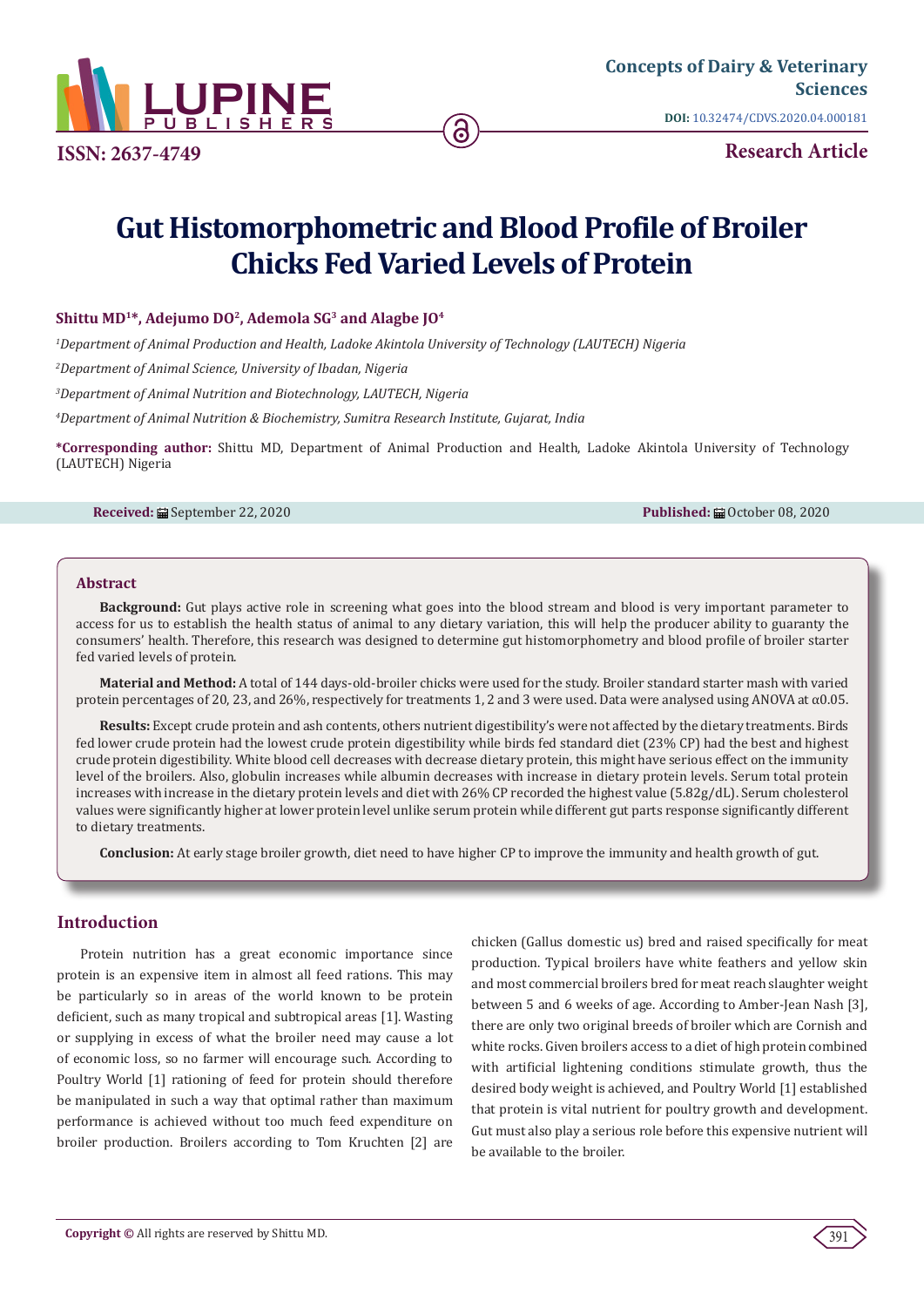Digestion of feed to make the various nutrients available can only be achieved when the gut is sound and able to perform the digestive roles. Different part of the gut performs different digestive role that make the ingested feed to become readily available in the gut for microvilli to absorb into the blood stream. Blood is a vital circulatory fluid that circulates through heart, arteries, capillaries, and veins; it is composed of cells suspended in a fluid intercellular substance (plasma) with the major function of maintaining homeostasis [4]. Haematological components, which consists of red blood cells, white blood cells or leucocytes, mean corpuscular haemoglobin and mean corpuscular hemoglobin concentration are valuable in monitoring feed toxicity especially with feed constituent that affect the blood as well as the health status of farm animals [5]. Red blood cells (erythrocytes) serve as a carrier of haemoglobin. It is the haemoglobin that reacts with oxygen carried in the blood to form oxyhaemoglobin which transport oxygen to the cells of the body during respiration [6]. According to Isaac [4] red blood cells is involved in the transport of oxygen and carbon dioxide in the body. Thus, a reduced red blood cell count implies a reduction in the level of oxygen that would be carried to the tissues as well as the level of carbon returned to the lungs [7]. Gut make the nutrient available to the blood and blood provides useful information on nutritional status and clinical investigation on the animal, hence, World Health Organization (WHO) recommend the use of blood parameters for medical and nutritional assessment [8]. Therefore, this research work was designed to determine the effect of different dietary protein levels on the gut histomorphometry, haematological and serum biochemistry of broiler chicks.

# **Materials and Methods**

The experiment was carried out at the Poultry Unit of the Teaching and Research Farm, LAUTECH, Ogbomosho, Oyo state, Nigeria, Ogbomoso is in the derived savannah zone of Nigeria.

#### **Pre-operational management**

Preparation before arrival of the birds include general cleaning of the pen which involved sweeping, washing, scrubbing, fumigation of the pen, removal of unused wood, repair and partitioning of damaged nets and also washing and disinfecting the feeder and watering trough, all these were done before the wood shavings was sourced for at Ogbomoso saw mill. Materials for brooding were made available while alternative provisions were put in place in case of electricity fluctuation.

# **Animal Handling**

Total of one hundred and forty-four days old broiler chicks (Arbor acre strain) were used for the study and broiler starter mash containing 3000 Metabolizable energy Kcal/kg with varied protein percentage of 20, 23, and 26%, respectively for treatments 1, 2 and 3, tagged Diet 1, diets 2 and diet 3, respectively, were fed to

the broiler chicks (Table 1). The chicks were weighed and randomly allotted to the three dietary treatments in triplicate of 16 chicks each in a completely randomized design.

**Table 1:** Composition of Starter Diets (g/100g DM).

| Ingredients                   | Diet <sub>1</sub> | Diet <sub>2</sub> | Diet <sub>3</sub> |
|-------------------------------|-------------------|-------------------|-------------------|
| Maize                         | 58.25             | 52.05             | 41.95             |
| Soybeans                      | 30.2              | 34.2              | 44.3              |
| Fish meal                     | 2                 | 2                 | 2                 |
| Brewer's dried grain          | 4.2               | 4.2               | 4.2               |
| Vegetable Oil                 | 3                 | 3                 | 3                 |
| Di Calcium Phosphate          | 1.5               | 1.5               | 1.5               |
| Oyster shell                  | 1.25              | 1.25              | 1.25              |
| Salt                          | 0.25              | 0.25              | 0.25              |
| Methionine                    | 0.15              | 0.15              | 0.15              |
| Lysine                        | 0.15              | 1.15              | 1.15              |
| **Premix                      | 0.25              | 0.25              | 0.25              |
| Total                         | 100               | 100               | 100               |
| Crude protein (%)             | 20.02             | 23.05             | 26                |
| Metabolisable Energy (kcal/g) | 3164.45           | 3131.02           | 3056.88           |
| Crude fibre (%)               | 3.32              | 3.68              | 3.75              |

Diet 1: 20%CP, Diet 2: 23%CP, Diet 3: 26%CP, \*\*Premix composition: Premix composition (per kg of diet) Vit (Vitamin) A=1000 IU; Vitamin D3=2000 IU; Vit E=4000 mg; Vit K3=900 mg; Vit B1=500 mg; Vit B2=2200 mg; Vit B3=5500 mg; Vit B12=4 mg; pp=18000; Folic acid=400 mg; Choline chloride=150000 mg; Antioxidant BHT=0.05%; Iron=1.80%; Copper=0.20%; Mn=2.40%; Cobalt=0.04%; Zn=2.80%; Iodine=0.04%; Selenium=0.016%; Ca=12.8570% in 2.5kg.

# **Digestibility trial**

At 28 days, four (4) birds were randomly selected per treatment and transferred to the metabolic cage for digestibility trial. The birds were acclimatized for three days, data on daily feed intake were collected. On the fourth day, the dropping of the birds was collected on aluminum foil paper and weighed at the same time using sensitive scale. The daily droppings from each treatment were dried, weighed before being grinded using manual grinder, and sub sample were taken for proximate composition

# **Blood Analysis**

Blood samples were obtained from the jugular vein of two birds per replicate on the 28day into tubes containing EDTA (an anticoagulant) for haematology, while those for serum were without EDTA. The blood analysis was determined as reported by Shittu el al. [9].

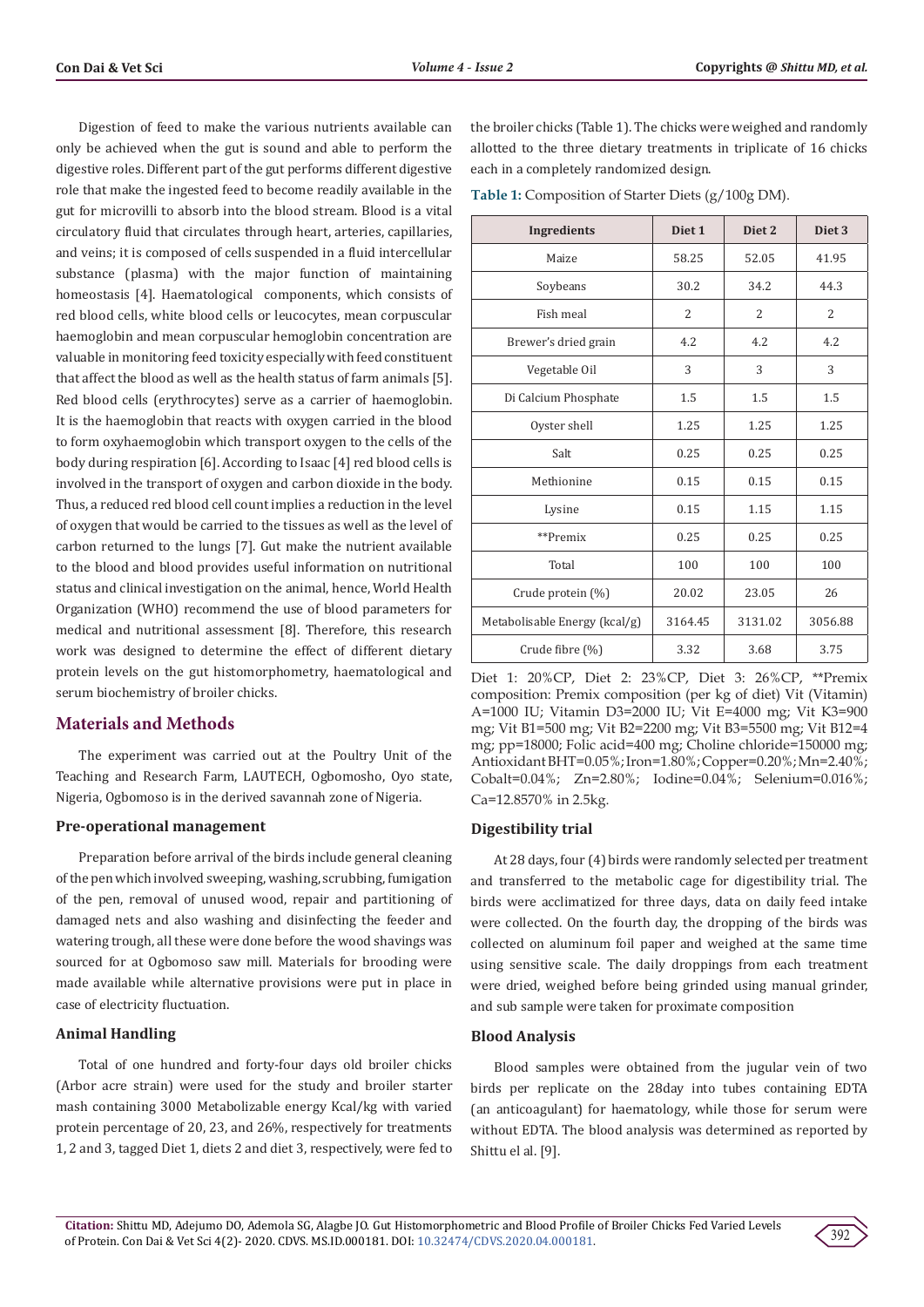#### **Gut histomorphometric analysis**

The samples were handled as described Oncerci, et al. [10]. The samples were placed in a10% buffered neutral formaldehyde solution (pH 7.2 - 7.4) and were gradually dehydrated with increasing concentrations of ethyl alcohol (50 - 100%). The dehydrated specimens were embedded in paraffin, sectioned at 5µm, and stained with hematoxylin and eosin [11]. The sections were analyzed under a light microscope (Nikon Eclipse E200) and the height and width of the villus were measured using a computer assisted image analysis. A total of 15 intact well oriented crypt villus units were selected randomly for each sample. The mean values attributed to individual bird were used in the statistical analysis. Villus height was measured from the tip of the villus to the crypt-villus junction, whereas crypt depth was defined as the depth of the invagination between adjacent villi [12]. The villus width was defined as the distance from the outside epithelial edge along a line passing through the vertical midpoint of the villus. Data analysis: Data generated were subjected to ANOVA using SPSS version 12 at α0.05.

# **Results and Discussion**

The digestibility of proximate constituents by broiler starter fed varied levels of protein is shown in Table 2. Except crude protein and ash contents, others nutrient digestibility's were not affected by the dietary treatments. Birds fed lower crude protein had the lowest crude protein digestibility while birds fed standard diet (23% CP) had the best and highest crude protein digestibility. Table 2 shows that broiler chick crude protein digestibility has to be met and adequate to avoid wastage and unavailable in the broiler diet. Lohakareet al. [13] suggested that increase dietary crude protein might lead to possible increase in the endogenous nitrogen losses due to increase in dietary protein levels and this suggest that the intake was in excess of the animals capacity to utilize nitrogen efficiently. The result of this study contradicts the report of Youssef et al. [14], who observed increase in the crude protein digestibility as the dietary crude protein decreases. This may be as a result of the class and age of the chickens. The fact was supported by Youssef et al. [14] that different environmental, nutritional, and hygienic conditions can affect the growth of broiler chickens.

**Table 2:** Apparent Nutrient Digestibility of Broiler starter Fed Varied Levels of Protein.

| Parameters (%) | 20%CP           | 23%CP                | 26%CP              | <b>SEM</b> | SD <sub>±</sub> |
|----------------|-----------------|----------------------|--------------------|------------|-----------------|
| Crude protein  | 41.26c          | $76.21$ <sup>a</sup> | 54.26 <sup>b</sup> | 3.02       | 15.73           |
| Ether Extract  | 84.21           | 83.06                | 82.9               | 0.59       | 0.06            |
| Crude Fibre    | 25.65           | 35.4                 | 33.22              | 2.11       | 10.94           |
| Ash            | $50.42^{\rm b}$ | 63.79a               | 64.19 <sup>b</sup> | 1.61       | 8.4             |
| Dry matter     | 69.96           | 73.89                | 71.71              | 0.98       | 5.1             |
| <b>NFE</b>     | 77.63           | 75.87                | 74.79              | 0.72       | 3.76            |

 $a,b,c$  connote means in the same row with dissimilar superscripts are significant (p<0.05). CP= Crude protein, SEM = standard error of mean, SD = standard deviation, NFE = Nitrogen free extract.

Table 3 shows the haematological parameters of the broiler fed varied levels of protein at starter phase. White blood cell decreases with decrease dietary protein, this might have serious effect on the immunity level of the broilers. Birds on lower crude protein diet had the highest blood monocytes (3.56%) level compare to other treatments. Also, globulin increases while albumin decreases with increase in protein. Platelet activity processes were similar irrespective of the dietary protein level. Packed cell volume (PCV), MCV, MCH, Hb, monocytes of blood is a means of assessing clinical and nutritional health status of animals in feeding trial [15]. The protein requirements by animals depend on many factors such

as species, breed, age, physiological status, and environmental factors [16]. White blood cell decreases with decrease dietary protein, this might have serious effect on the immunity level of the broilers. This agrees with the report of Carlomagno et al. [17] that protein deficiency inhibits antibodies production cells in response to T-dependent antigens. Huwaida et al. [18] reported variation of different strain to different protein levels eg. Cobb fed low protein had higher growth compare to Ross, Habbard etc. The authors reported variation in antibody titers as affected by strain, Ross fed high crude protein has higher antibodies titers.

**Table 3:** Haematology and serum parameters of the broiler starter fed varied levels of protein.

| <b>Parameters</b> | 20%CP              | 23%CP              | 26%CP                | <b>SEM</b> | SD <sub>±</sub> |
|-------------------|--------------------|--------------------|----------------------|------------|-----------------|
| PCV(%)            | 26.67 <sup>a</sup> | 22.22 <sup>b</sup> | 20.56 <sup>b</sup>   | 0.5        | 3.68            |
| Hb(g/dL)          | 8.93               | 8.72               | 9.16                 | 0.21       | 1.11            |
| MCHC (%)          | 43.31 <sup>b</sup> | 46.59 <sup>b</sup> | 54.24 <sup>a</sup>   | 1.27       | 9.4             |
| MCV $(\mu 3)$     | 78.01 <sup>a</sup> | 66.65 <sup>b</sup> | $61.51$ <sup>c</sup> | 1.38       | 10.17           |

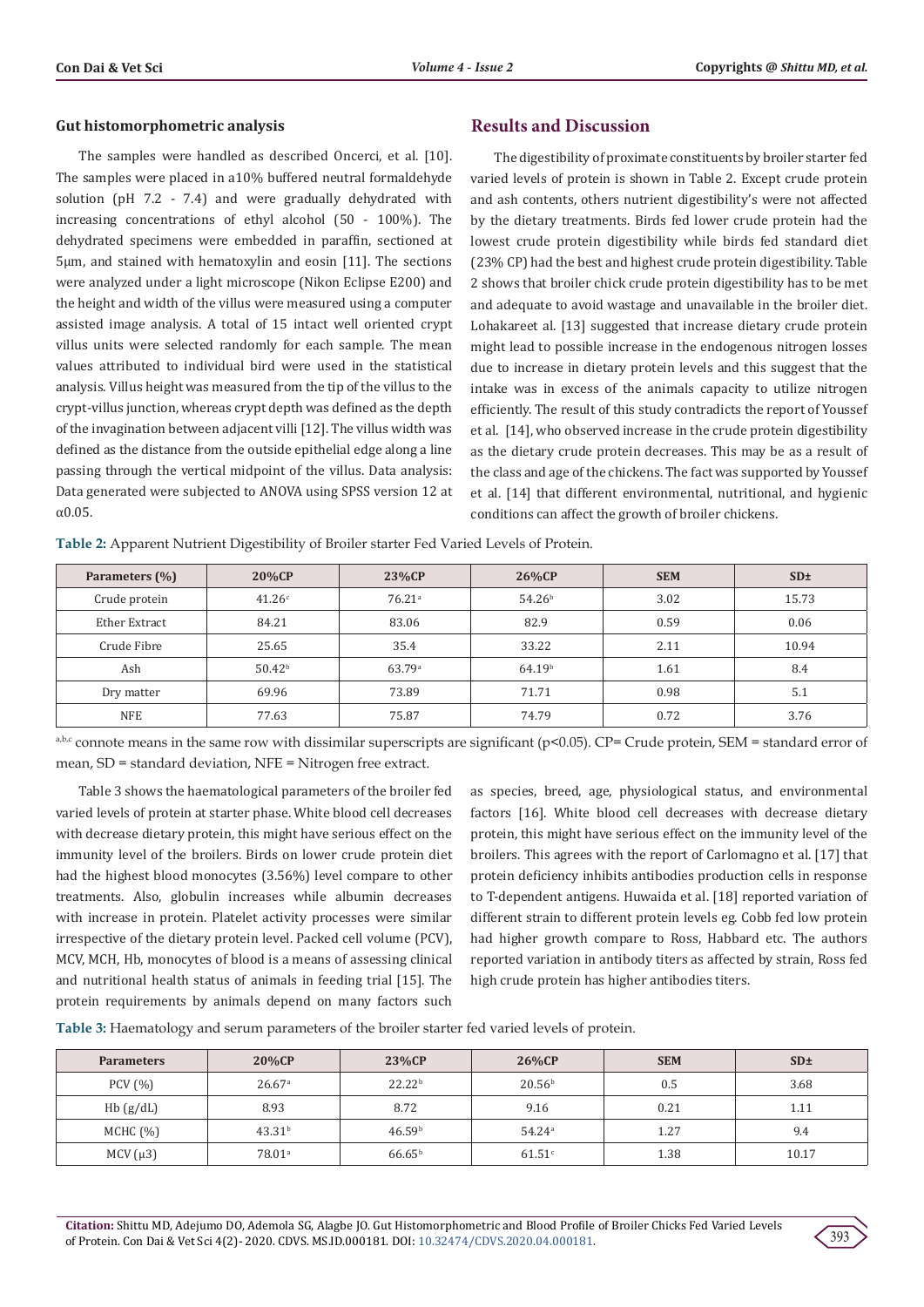| $MCH(\mu\mu g)$    | 33.74a             | 30.98 <sup>b</sup> | 31.82 <sup>b</sup> | 0.27 | 1.96  |
|--------------------|--------------------|--------------------|--------------------|------|-------|
| $Hb$ (g/dL)        | 11.52 <sup>a</sup> | 10.33 <sup>b</sup> | 10.62 <sup>b</sup> | 0.11 | 0.74  |
| RBC (x106/L)       | 3.42 <sup>a</sup>  | 3.33 <sup>b</sup>  | 3.34 <sup>b</sup>  | 0.01 | 0.07  |
| WBC (x103/L)       | 8.04c              | 11.04 <sup>b</sup> | $13.95^{\circ}$    | 0.43 | 3.16  |
| Lymphocytes $(\%)$ | 63.89              | 64                 | 64                 | 0.02 | 0.19  |
| Heterophils (%)    | 26.77              | 24.33              | 26.56              | 0.23 | 38.49 |
| Monocytes (%)      | 3.56 <sup>a</sup>  | 2.79 <sup>b</sup>  | 2.89 <sup>b</sup>  | 0.13 | 0.94  |
| Eosinophils (%)    | 3.33 <sub>b</sub>  | 5.33 <sup>a</sup>  | 2.22c              | 0.24 | 1.78  |
| Basophils (%)      | 0.33               | 0.67               | 0.44               | 0.07 | 0.05  |
| Platelet (x104/L)  | 13.32              | 14.32              | 13.69              | 2.47 | 18.14 |

 $a,b,c$  connote means in the same row with dissimilar superscripts are significant (p<0.05). CP= Crude protein, SEM = standard error of mean, SD = standard deviation.

Platelet activity processes were similar irrespective of the dietary protein level. This shows that 20% protein level still enable the normal activity of the thrombocytes of broiler at starter phase. Platelets help to stop the bleeding at any site of endothelium interruption, this research indicate that protein variation cannot interrupt platelet activities. According to Ijiomaet al. [19] and Van der Bom et al. [20] fall in platelets count has been associated with high values of bleeding and clotting times with bleeding problems as consequences. Low numbers of circulating platelets as well as platelet dysfunction increase the risk of bleeding [20]. In animal with myeloproliferative disorders such as essential thrombocythemia, high levels of platelets may be associated with thrombotic and, to a lesser extent, with hemorrhagic complications, mostly at platelet counts exceeding normal range. Table 4 shows the serum parameters of broiler starter fed varied levels of protein at starter phase. Except serum proteins and cholesterol other serum parameters were not affected by varied dietary protein levels. Globulin was steady at lower and recommended levels, but the value increased significantly at higher dietary protein level above

recommendation (4.38g/dL). Also, serum total protein increases with increase in the dietary protein levels and diet with26% CP recorded the highest value (5.82g/dL). Serum cholesterol values were significantly higher at lower protein level unlike serum protein. Increase in serum total protein with increase in the dietary protein levels (Table 4), although serum creatinine was not affected establishes that serum total protein is sensitive to dietary protein variation than creatinine. This agreed with the report of Awosanya et al. [21], which reported that blood protein and creatinine levels were dependent on the quality of dietary protein. Birds on lower crude protein diet had the highest blood monocytes level (3.56%) compare to other treatments, its means irrespective of the protein levels bird were still able to produce sufficient monocytes. It has been established earlier that excessive consumption of protein decreased the availability of protein [22] and increased the excretion of the nitrogen as urea form (Han et al., 2001). Provision of insufficient nutrients limits the potential growth and production of animal, while feeding of excessive nutrients reduces the economic profitability and causes environment pollution [23,24].

**Table 4:** Serum parameters of the broiler fed varied levels of protein (Starter phase).

| <b>Parameters</b>    | 20%CP             | 23%CP             | 26%CP              | <b>SEM</b> | SD <sub>±</sub> |
|----------------------|-------------------|-------------------|--------------------|------------|-----------------|
| AST (IU/L)           | 159.54            | 157.25            | 160.23             | 3.04       | 22.33           |
| ALT (IU/L)           | 2.99              | 2.92              | 3                  | 0.09       | 0.69            |
| Albumin $(g/dL)$     | 1.47              | 1.35              | 1.26               | 0.03       | 0.24            |
| Globulin $(g/dL)$    | 2.83 <sup>b</sup> | 2.83 <sub>b</sub> | 4.38 <sup>a</sup>  | 0.16       | 1.19            |
| Total protein (g/dL) | 4.31 <sup>b</sup> | 4.42b             | 5.82 <sup>a</sup>  | 0.16       | 1.19            |
| Creatinine (mg/dL)   | 1.85              | 2.89              | 1.58               | 0.19       | 1.44            |
| Cholesterol (mg/dL)  | $129.60^{\circ}$  | $134.46^{\circ}$  | 81.78 <sup>b</sup> | 4.59       | 33.76           |

a,b: connote means in the same row with dissimilar superscripts are significant (p<0.05). CP= Crude protein, SEM = standard error of mean, AST = Aspartate transaminase, ALT = Alanine transaminase.

Increase of globulin and decrease in albumin are tied to an improved immune system function on broiler ([25,26]) and can positively affecting the health status of birds. Aspartate aminotransferase (AST) and alanine aminotransferase are enzymes released into the blood when certain organs or tissues, particularly the liver (disruption of hepatic cell as a result of necrosis) and heart are injured or damaged. AST and ALT were not affected as a result of varied dietary levels of protein, aspartate aminotransferase (AST) test is not liver specific, and measuring it alone is not sufficient for liver functionality. Therefore, the result

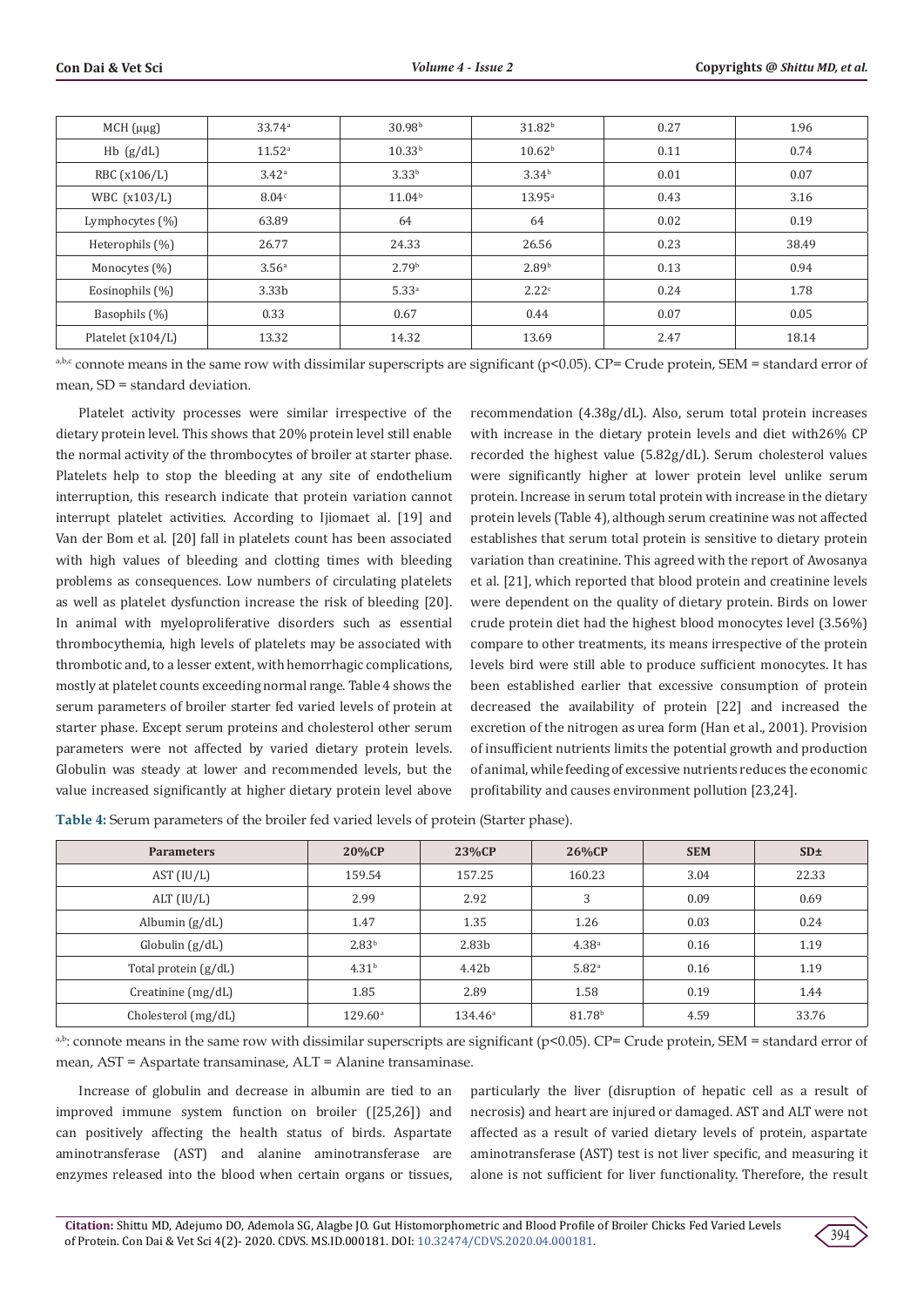of this study indicates that the reduction of protein level up to 20%CP did not affect liver and heart functionality. Table 5 shows the gut histomorphometric characteristics of broiler fed varied protein level (starter). Except inter villus and crypt depth all the gut histomorphometric characterizes measured were significantly affected by the protein levels. Different parts response significantly different to dietary treatments. Lower protein did not significantly affect the crypt depth of the broiler chickens except when compared with the day-old record. Twenty percent protein level had the widest surface area. Histomophometric analysis (Table 5) was discovered to be the main parameters when study about gastrointestinal pathophysiology [27]. Twenty percent protein level had the widest surface area, this may be because the birds were able to improve the absorptive surface area to maximize the limited available protein in the diet. This might be a complementary atrophy, to enable the animal ability to obtain the needed nutrient. It seems to be a complex relationship between small intestine and nutritional factors. According to Caruso et al. [28] and Thomson et al. [29], nutrients may directly cause changes or adaptations in the intestinal mucosa. Since all the absorptive and also a part of the digestive capacity of the small intestine occur around and near villi and crypts [30]. Similarity between the crypt depths is an indication of sufficient transportation of enterocytes to the tip of the villi. It was reported by Thomson and Keelan [31], that various substances and also different physiological or pathological conditions may change the proliferation rate of enterocytes in the crypt and affect their migration rate to the top of the villi [32].

**Table 5:** Gut Histomorphometric Characteristics of Broiler fed Varied Protein Level (Starter).

| <b>Parameters</b>      | <b>20%CP</b>          | 23%CP                 | 26%CP                 | Day-old             | <b>SEM</b> | SD <sub>±</sub> |
|------------------------|-----------------------|-----------------------|-----------------------|---------------------|------------|-----------------|
| Villus Height (µm)     | $203.58$ <sup>a</sup> | 151.92 <sup>b</sup>   | $190.74$ <sup>a</sup> | 35.43c              | 9.01       | 69.86           |
| Villus width (µm)      | $51.476^{\circ}$      | 51.49a                | $47.47$ <sup>a</sup>  | 6.06 <sup>b</sup>   | 2.57       | 19.97           |
| Crypt Depth $(\mu m)$  | 38.32 <sup>a</sup>    | $40.43^{\circ}$       | $38.40^{\circ}$       | 7.16 <sup>b</sup>   | 1.89       | 14.67           |
| $MT \, (\mu m)$        | 19.83 <sup>b</sup>    | $18.10^{b}$           | $26.65^{\circ}$       | 12.26 <sup>c</sup>  | 1.03       | 8.01            |
| Inter Villus $(\mu m)$ | 7.94 <sup>a</sup>     | $9.45^{\circ}$        | 8.19 <sup>a</sup>     | 2.47 <sup>b</sup>   | 0.45       | 3.5             |
| VH:CD                  | 4.01 <sup>b</sup>     | 2.96c                 | 3.88 <sup>b</sup>     | 5.93 <sup>a</sup>   | 0.17       | 1.32            |
| $AVSA$ ( $\mu$ m)      | 34944.28 <sup>a</sup> | 26731.61 <sup>c</sup> | 31618.08 <sup>b</sup> | 699.64 <sup>d</sup> | 87.56      | 223.41          |

MT = Muscular Thickness, AVSA= Average Villus Surface Area, SEM = standard error of mean, SD = standard deviation, BDG = Brewery dry grain, SSG = Sorghum spent grain.

# **References**

- 1. [Poultry World \(2016\) Understanding protein requirements.](https://www.poultryworld.net/nutrition/Articles/2016)
- 2. [Tom K \(2002\) US Broiler Industry Structure. National Agriculture](https://www.nass.usda.gov/Charts_and_Maps/Poultry/)  [Statistics Service, Agricultural Statistics Board, Department of](https://www.nass.usda.gov/Charts_and_Maps/Poultry/)  [Agriculture, US.](https://www.nass.usda.gov/Charts_and_Maps/Poultry/)
- 3. [Amber Jean N \(2012\) United States environmental protection agency:](https://www.britannica.com/topic/Environmental-Protection-Agency)  [Background.](https://www.britannica.com/topic/Environmental-Protection-Agency)
- 4. [Isaac LJ, Abah G, Akpan B, Ekaette IU \(2013\) Haematological properties](https://www.scirp.org/(S(i43dyn45teexjx455qlt3d2q))/reference/ReferencesPapers.aspx?ReferenceID=2016538)  [of different breeds and sexes of rabbits. In: proceedings of the 18th](https://www.scirp.org/(S(i43dyn45teexjx455qlt3d2q))/reference/ReferencesPapers.aspx?ReferenceID=2016538) [annual conference of animal science association of Nigeria p. 24-24.](https://www.scirp.org/(S(i43dyn45teexjx455qlt3d2q))/reference/ReferencesPapers.aspx?ReferenceID=2016538)
- 5. [Oyawoye BM, Ogunkunle HN \(2004\) Biochemical and haematological](https://www.ncbi.nlm.nih.gov/pmc/articles/PMC1145585/)  [reference values in normal experimental animals, New York Masson,](https://www.ncbi.nlm.nih.gov/pmc/articles/PMC1145585/)  [New York, USA p. 212-218.](https://www.ncbi.nlm.nih.gov/pmc/articles/PMC1145585/)
- 6. [Chineke CA, Ologun AG, Ikeobi CON \(2006\) Haematological parameters](https://www.researchgate.net/publication/45727665_Haematological_Parameters_in_Rabbit_Breeds_and_Crosses_in_Humid_Tropics)  [in rabbit breeds and crosses in humid tropics. Pakistan journal of](https://www.researchgate.net/publication/45727665_Haematological_Parameters_in_Rabbit_Breeds_and_Crosses_in_Humid_Tropics)  [biological sciences 9\(11\): 2102-2106.](https://www.researchgate.net/publication/45727665_Haematological_Parameters_in_Rabbit_Breeds_and_Crosses_in_Humid_Tropics)
- 7. Soetan KO, Akinrinde AS, Ajibade TO (2013) Preliminary studies on the haematological parameters of cockerels fed raw and processed guinea corn (sorghumbicolour): In: proceeding of 38th nnual conference of Nigerian society for animal production p. 49-52.
- 8. [Egbunike GN, Agiang EA, Owosibo AO, Fafute AA \(2009\) Effect of protein](http://scielo.isciii.es/pdf/azoo/v58n224/art3.pdf)  [on performance and haematology of broiler fed cassava peel-based](http://scielo.isciii.es/pdf/azoo/v58n224/art3.pdf)  [diets. Archirus De Zeotecnia 58: 224-656.](http://scielo.isciii.es/pdf/azoo/v58n224/art3.pdf)
- 9. [Shittu MD, Kehinde OA, Longe OG, Ewuola AO \(2017\) Heamatological](http://www.ijnar.com/article/HEAMATOLOGICAL%20AND%20SERUM%20CHEMISTRY%20OF%20BROILERS%20FED%20DIFFERENTLY%20PROCESSED%20SORGHUM%20SPENT%20GRAIN.pdf)  [and serum chemistry of broilers fed differently processed sorghum](http://www.ijnar.com/article/HEAMATOLOGICAL%20AND%20SERUM%20CHEMISTRY%20OF%20BROILERS%20FED%20DIFFERENTLY%20PROCESSED%20SORGHUM%20SPENT%20GRAIN.pdf)  [spent grain. International Journal of Nutrition and Agriculture Research](http://www.ijnar.com/article/HEAMATOLOGICAL%20AND%20SERUM%20CHEMISTRY%20OF%20BROILERS%20FED%20DIFFERENTLY%20PROCESSED%20SORGHUM%20SPENT%20GRAIN.pdf)  [4\(1\): 47-57.](http://www.ijnar.com/article/HEAMATOLOGICAL%20AND%20SERUM%20CHEMISTRY%20OF%20BROILERS%20FED%20DIFFERENTLY%20PROCESSED%20SORGHUM%20SPENT%20GRAIN.pdf)
- 10. [Onderci M, Sahin N, Cikim G, Aydin A, Ozercan I, et al. \(2008\)](https://www.researchgate.net/publication/248333302_b-Glucanase-producing_bacterial_culture_improves_performance_and_nutrient_utilization_and_alters_gut_morphology_of_broilers_fed_a_barley-based_diet) ß[-Glucanase-producing bacterialculture improves performance and](https://www.researchgate.net/publication/248333302_b-Glucanase-producing_bacterial_culture_improves_performance_and_nutrient_utilization_and_alters_gut_morphology_of_broilers_fed_a_barley-based_diet) [nutrient utilization and alters gutmorphology of broilers fed a barley](https://www.researchgate.net/publication/248333302_b-Glucanase-producing_bacterial_culture_improves_performance_and_nutrient_utilization_and_alters_gut_morphology_of_broilers_fed_a_barley-based_diet)[based diet. Anim Feed Sci Technol 146: 87-97.](https://www.researchgate.net/publication/248333302_b-Glucanase-producing_bacterial_culture_improves_performance_and_nutrient_utilization_and_alters_gut_morphology_of_broilers_fed_a_barley-based_diet)
- 11. Gracia MI, Lá[zaro R, Latorre MA, Medel P, Aran](https://www.researchgate.net/publication/223291981_Influence_of_enzyme_supplementation_of_diets_and_cooking-flaking_of_maize_on_digestive_traits_and_growth_performance_of_broilers_from_1_to_21_days_of_age)íbar MJ, et al. (2009) [Influence of enzymesupplementation of diets and cooking-flaking of](https://www.researchgate.net/publication/223291981_Influence_of_enzyme_supplementation_of_diets_and_cooking-flaking_of_maize_on_digestive_traits_and_growth_performance_of_broilers_from_1_to_21_days_of_age) [maize on digestive traits and growth performance of broilers from 1 to](https://www.researchgate.net/publication/223291981_Influence_of_enzyme_supplementation_of_diets_and_cooking-flaking_of_maize_on_digestive_traits_and_growth_performance_of_broilers_from_1_to_21_days_of_age) [21 days of age. Anim Feed Sci Technol 150: 303-315.](https://www.researchgate.net/publication/223291981_Influence_of_enzyme_supplementation_of_diets_and_cooking-flaking_of_maize_on_digestive_traits_and_growth_performance_of_broilers_from_1_to_21_days_of_age)
- 12. [Hu ZH, Guo YM \(2006\) Effects of dietary sodium butyratesupplementation](https://www.researchgate.net/publication/248332846_Effects_of_dietary_sodium_butyrate_supplementation_on_the_intestinal_morphological_structure_absorptive_function_and_gut_flora_in_chickens) [on the intestinal morphological structure, absorptive function, and gut](https://www.researchgate.net/publication/248332846_Effects_of_dietary_sodium_butyrate_supplementation_on_the_intestinal_morphological_structure_absorptive_function_and_gut_flora_in_chickens) [flora in chickens. Anim Feed Sci Technol 132: 240-249.](https://www.researchgate.net/publication/248332846_Effects_of_dietary_sodium_butyrate_supplementation_on_the_intestinal_morphological_structure_absorptive_function_and_gut_flora_in_chickens)
- 13. [Lohakare JD, Pattanaik AK, Khan SA \(2006\) Effect of Dietary Protein](https://www.researchgate.net/publication/259328308_Effect_of_Dietary_Protein_Levels_on_the_Performance_Nutrient_Balances_Metabolic_Profile_and_Thyroid_Hormones_of_Crossbred_Calves) [Levels on the Performance, Nutrient Balances, Metabolic Profile and](https://www.researchgate.net/publication/259328308_Effect_of_Dietary_Protein_Levels_on_the_Performance_Nutrient_Balances_Metabolic_Profile_and_Thyroid_Hormones_of_Crossbred_Calves) [Thyroid Hormones of Crossbred Calves. Asian-Aust J Anim Sci 19\(11\):](https://www.researchgate.net/publication/259328308_Effect_of_Dietary_Protein_Levels_on_the_Performance_Nutrient_Balances_Metabolic_Profile_and_Thyroid_Hormones_of_Crossbred_Calves) [1588–1596.](https://www.researchgate.net/publication/259328308_Effect_of_Dietary_Protein_Levels_on_the_Performance_Nutrient_Balances_Metabolic_Profile_and_Thyroid_Hormones_of_Crossbred_Calves)
- 14. [Youssef AA, Fulvia B, Abd-El-Hamid EA, Abd-Elrazk ET, Mohammed AA,](https://www.tandfonline.com/doi/full/10.1080/1828051X.2017.1301228) [et al. \(2017\) Effect of dietary protein concentrations, amino acids and](https://www.tandfonline.com/doi/full/10.1080/1828051X.2017.1301228) [conjugated linoleic acid supplementations on productive performance](https://www.tandfonline.com/doi/full/10.1080/1828051X.2017.1301228) [and lipid metabolism of broiler chicks, Italian J of Animal Sci 16\(4\): 563-](https://www.tandfonline.com/doi/full/10.1080/1828051X.2017.1301228) [572.](https://www.tandfonline.com/doi/full/10.1080/1828051X.2017.1301228)
- 15. Adeyemi OA, Fasina OE, Balogun MO (2000) Utilization of full fat Jatropha seeds in broiler diet: Effect on haematological parameters and blood chemistry. Proceedings of the 25<sup>th</sup> Conference of Nigerian Society, Nigeria.
- 16. [Abdelrahman MM, Aljumaah R S \(2014\) Dietary protein level and](https://pubmed.ncbi.nlm.nih.gov/27175130/) [performance of growing Baladi kids. Iranian J. of Veterinary Research,](https://pubmed.ncbi.nlm.nih.gov/27175130/) [Shiraz University 15\(4\): 353-358.](https://pubmed.ncbi.nlm.nih.gov/27175130/)